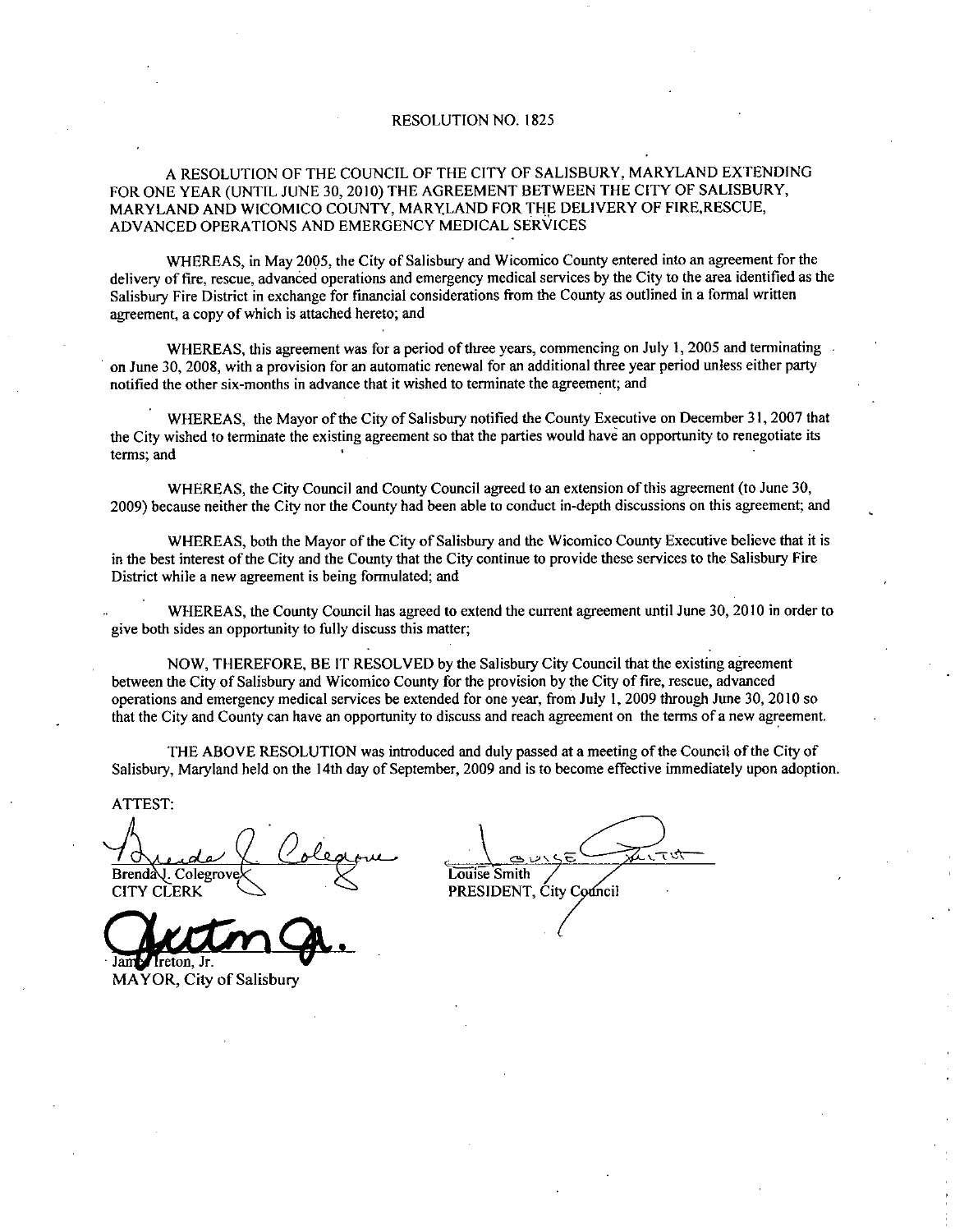## **Agreement Between**

## The City of Salisbury, Maryland

## And

## **Wicomico County, Maryland**

## For the Delivery of

## Fire, Rescue, Advanced Operations and

Emergency Medical

**Services** 

May 2005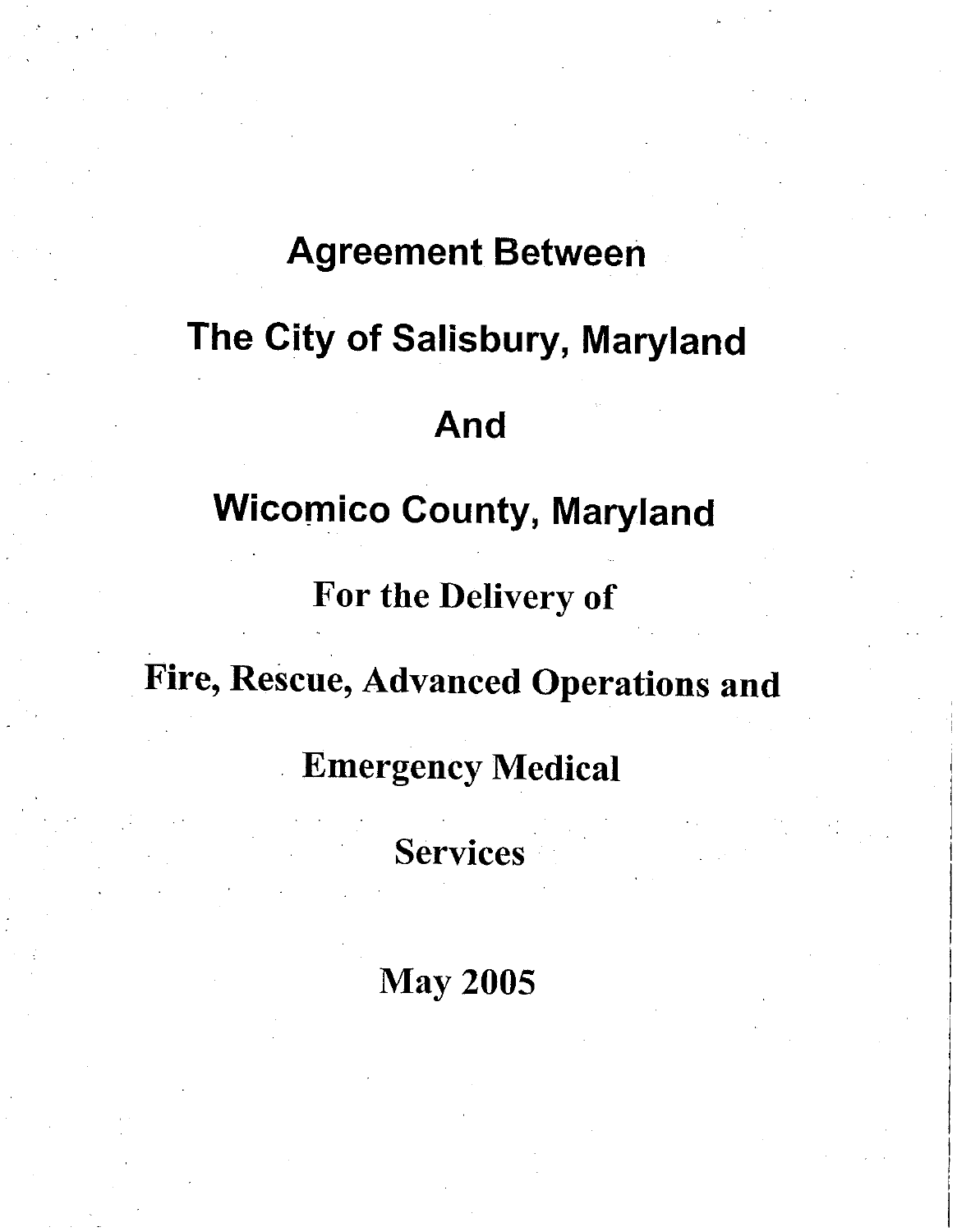This Agreement entered into this day of 2005 by and between the City of Salisbury, Maryland ("the City"), a municipal corporation and Wicomico County, Maryland ("the County"), a body politic and corporate of the State of Maryland

Whereas, the City of Salisbury Fire Department is equipped to provide fire, rescue, advanced operations service, (including, but not limited to, haz-mat, technical rescue, trench rescue services) and emergency medical services to the residents of the City; and

Whereas the County desires to provide those services to residents outside of the City limits in a cooperative effort with the City; and

Whereas, the City has extended those services to residents and property owners outside of the corporate limits in the area designated as the Salisbury Fire District in exchange for fmancial contributions from the County

Now, Therefore, This Agreement Witnesseth, that in consideration of the premises and of the mutual covenants and agreements herein made by and between the parties, and other good, valuable and sufficient considerations, receipt of which is hereby acknowledged, the parties hereto covenant and agree as follows

A. General

The City agrees to provide unto the Salisbury Fire District full and complete fire protection, rescue including advances operations service and emergency medical response and transport at the same level of service that it provides such services to residents of the City. The City also agrees to provide these same services to the areas ofWicomico County that are outside of the Salisbury Fire District as specified in this agreement. The City also agrees to provide advance operation service to all areas of Wicomico County. In return for said services, the County agrees to pay unto the City, the sums of money as described in Section C, Terms and Conditions, of this agreement.

**B.** Scope of Services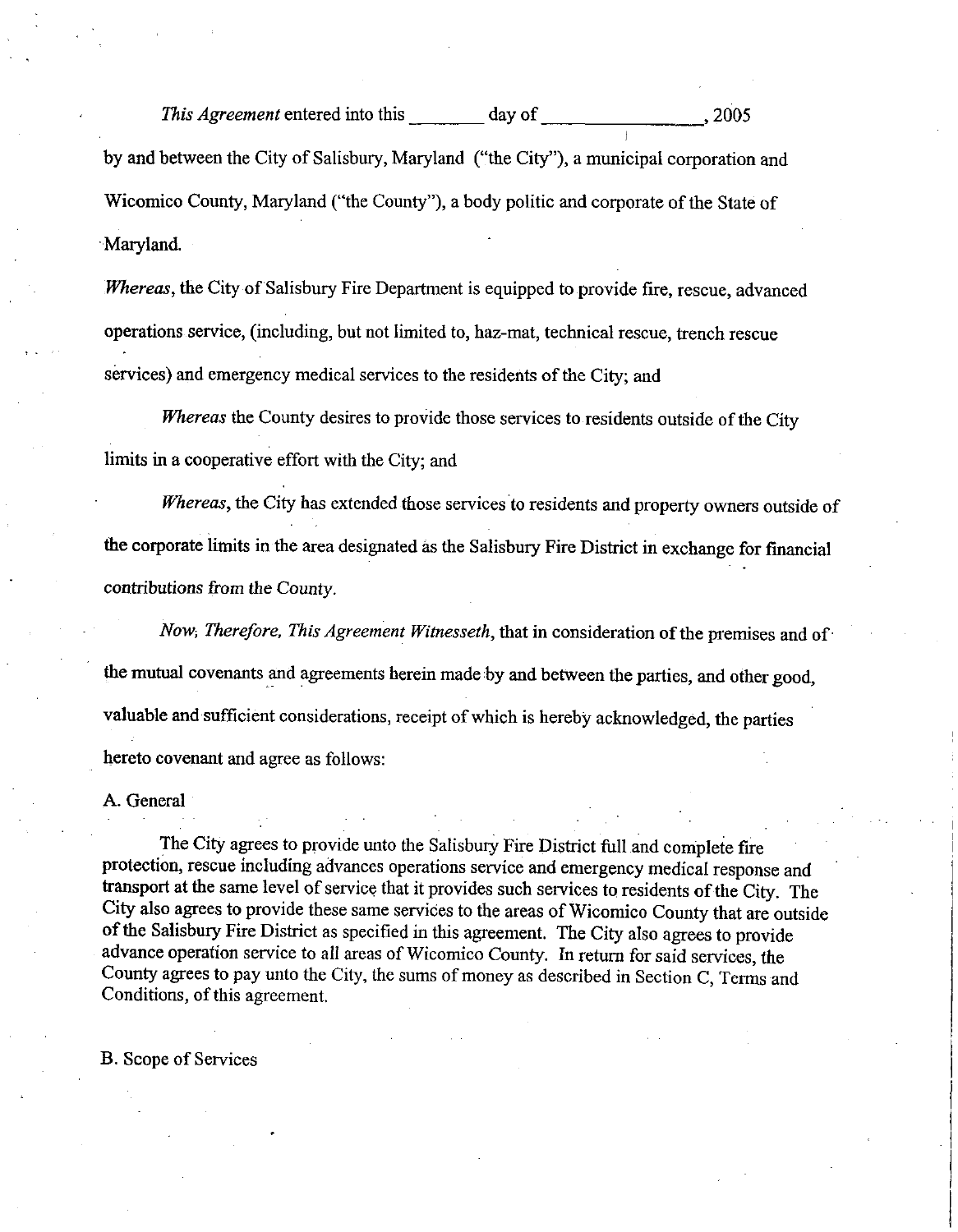- 1. The City shall provide fire protection and other emergency operations services to the area known and referred to as the Salisbury Fire District. The Salisbury Fire The City shall provide fire protection and other emergency operations servic<br>the area known and referred to as the Salisbury Fire District. The Salisbury<br>District shall include all of the service areas for each of the depa the area known and referred to as the sansolny i he District. The sansolny rice<br>District shall include all of the service areas for each of the department's fire<br>stations (1,2, 16), including all incorporate dareas of the areas in Wicomico County outside of the corporate City limits but within the The City shall provide fire protection and other emergency operations services<br>the area known and referred to as the Salisbury Fire District. The Salisbury Fi<br>District shall include all of the service areas for each of the procedures. The Salisbury Fire District is illustrated in Appendix A.
- 2. The City shall provide "advanced life support emergency medical response and transport" (ALS) to the Salisbury Fire District and the Fruitland Fire District. (Appendix B) If the Fruitland Fire Department agrees to provide ALS within its respective fire district, this clause shall become null and void in accordance with provisions of Section C-2, Terms and Conditions, of this agreement.
- 3 The City will abide by all the Terms and Conditions in Chapter <sup>39</sup> of the Wicomico County Code, "Fire and Ambulance Companies and Rescue Squads."
- 4. The City shall provide advanced operations services to the Salisbury Fire District. Upon mutual aid request, the City shall provide advanced operation service to all areas of Wicomico County, including areas that are outside of the Salisbury Fire. District. Advanced operations services may include, but are not limited to, hazmat, confined space entry/rescue, trench collapse/rescue or other technical rescue services developed and implemented by the City at <sup>a</sup> future date
- 5. The volunteer fire corporations of Wicomico County do not currently have full service haz-mat units. The City shall provide countywide haz-mat services to Wicomico County. In the event the County and/or the volunteer corporations agree to provide haz-mat service to all areas of Wicomico County outside of the Salisbury Fire District, this clause shall become null and void in accordance with provisions of Section C-3, Terms and Conditions, of this agreement.

#### C. Terms and Conditions

1. The County hereby agrees to pay to the City a sum of money for emergency medical services in Wicomico County, including Fruitland, that is equivalent to  $\overline{f}$ ova  $\overline{f}$ five (4) emergency medical service appropriations made annually to volunteer fire departments that provide ALS service. Payments shall be made directly to the City

2. The City and County hereby agrees that, if at any time in the future the Fruitland Fire Department desires to provide ALS service they, the Fruitland Fire Department, shall be required to notify Wicomico County and the City of Salisbury three  $(3)$  months prior to the intended implementation of this service. Upon implementation of the new service, the agency establishing this service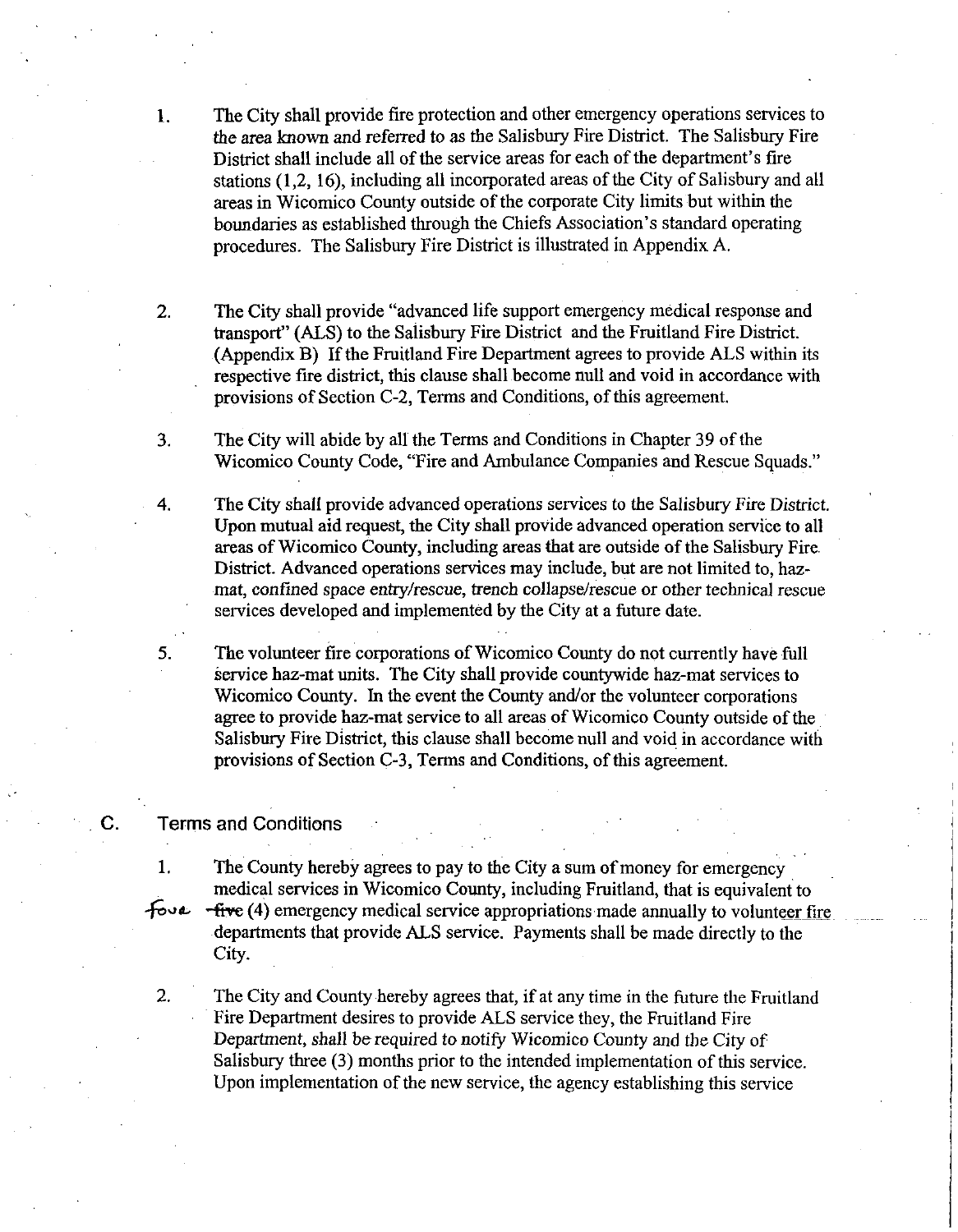shall be removed from this agreement, and one appropriation from item C-1 for each company that begins to provide this service will be terminated from the shall be removed from<br>each company that be<br>City's appropriations

3. The County hereby agrees to pay to the City for advanced operations service, (including, but not limited to, haz-mat, technical rescue, trench rescue services) a sum of money equal to that appropriated annually in the form of Fire Operations and Sinking Fund Grants to avolunteer fire company in Wicomico County outside ofthe Salisbury Fire District that provides fire service This sum is contingent on the County and/or the volunteer corporations outside of the City not having their own advanced operations operation. If at any time the County or the volunteer corporations outside of the City create a full-service advanced operations services or any portions thereof, the County Council has the option to discontinue direct funding of advanced operations to the City in subsequent fiscal years

- 1) The City hereby agrees to provide a full accounting for all advanced operations service expenditures and reimbursements to Wicomico County
- 2) The issue of reimbursement for advanced operations shall be as delineated by separate agreement between the City of Salisbury, Wicomico County, Wicomico County Chief-s Association, Emergency Management and other interested agencies
- 4. The County hereby agrees to pay each of the 3 volunteer fire departments within the City the same amount that it appropriates to each volunteer fire department in the County

(Appendix  $C$  provides an example of payments due the City.)

#### D. Length of Agreement

The parties hereto agree that this Agreement shall be for a term of three  $(3)$  years, commencing on July 1, 2005, and terminating on June 30, 2008. This agreement shall automatically renew for an additional three (3) year term subject to either party having the right to terminate the Agreement by giving at least six  $(6)$  months advance written notice.

- E. Other Considerations
	- 1. The City shall provide professional consultation and cooperation from the Salisbury Fire Department to any County Office or Agency on issues affecting fire response, prevention, rescue, emergency medical services, or disaster response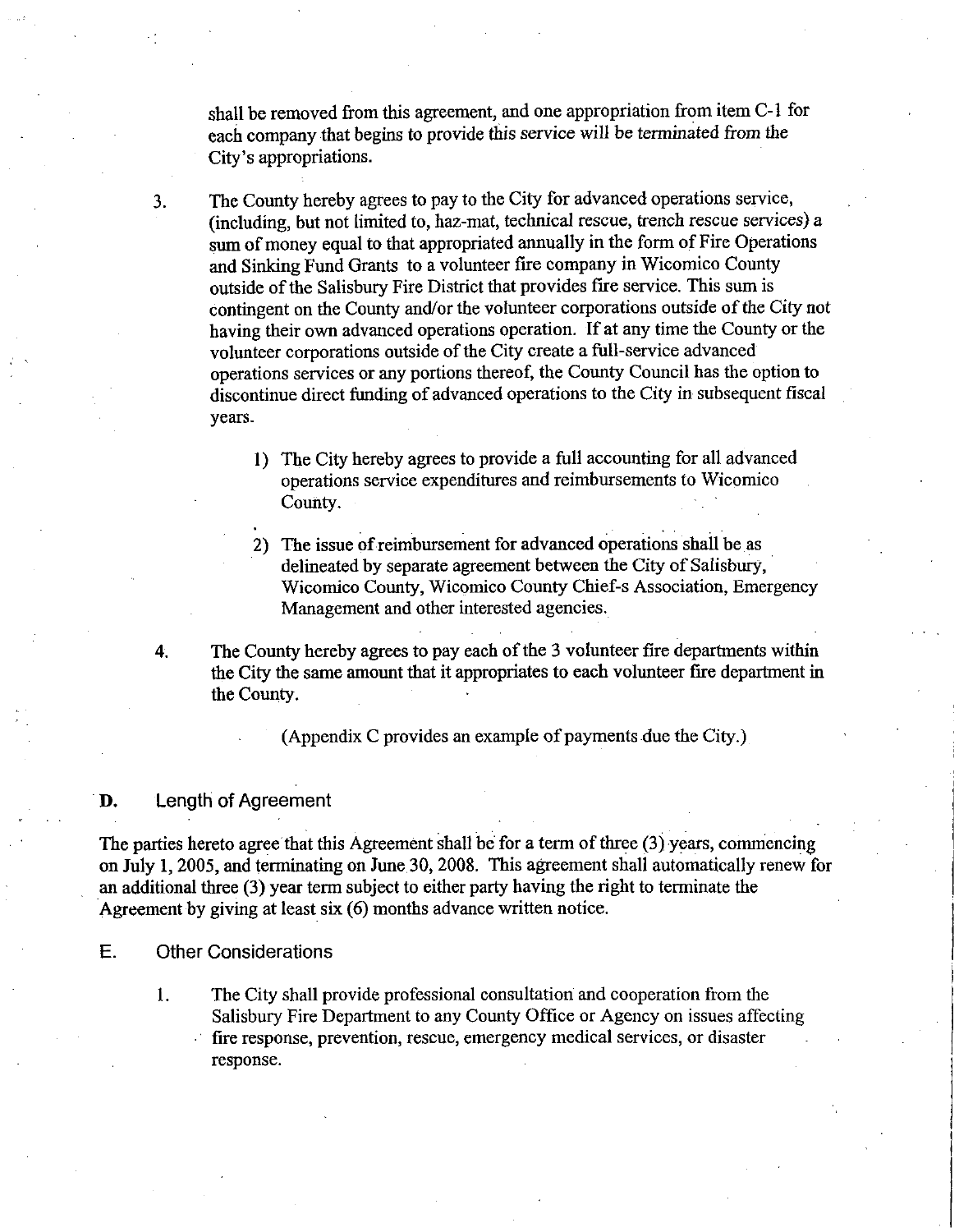2. This Agreement and the Exhibits hereto constitute the entire agreement between the parties with respect to the subject matter hereof and supersede all prior agreements and understandings, oral or written. No party hereto shall be liable or bound to the other in any manner except as specifically set forth herein. Nothing in this Agreement, express or implied, is intended to confer upon any third party any rights, remedies, obligations or liabilities under or by reason of this Agreement, except as expressly provided in this Agreement

IN WITNESS WHEREOF, the parties hereto have caused this Agreement to be executed by their respective duly authorized officers as of the day and year first written above

City of Salisbury, Maryland By: Mayor

Bv **Council President** 

By: Administrator

Wicomico County, Maryland

By: County Council President By:

Administrative Director